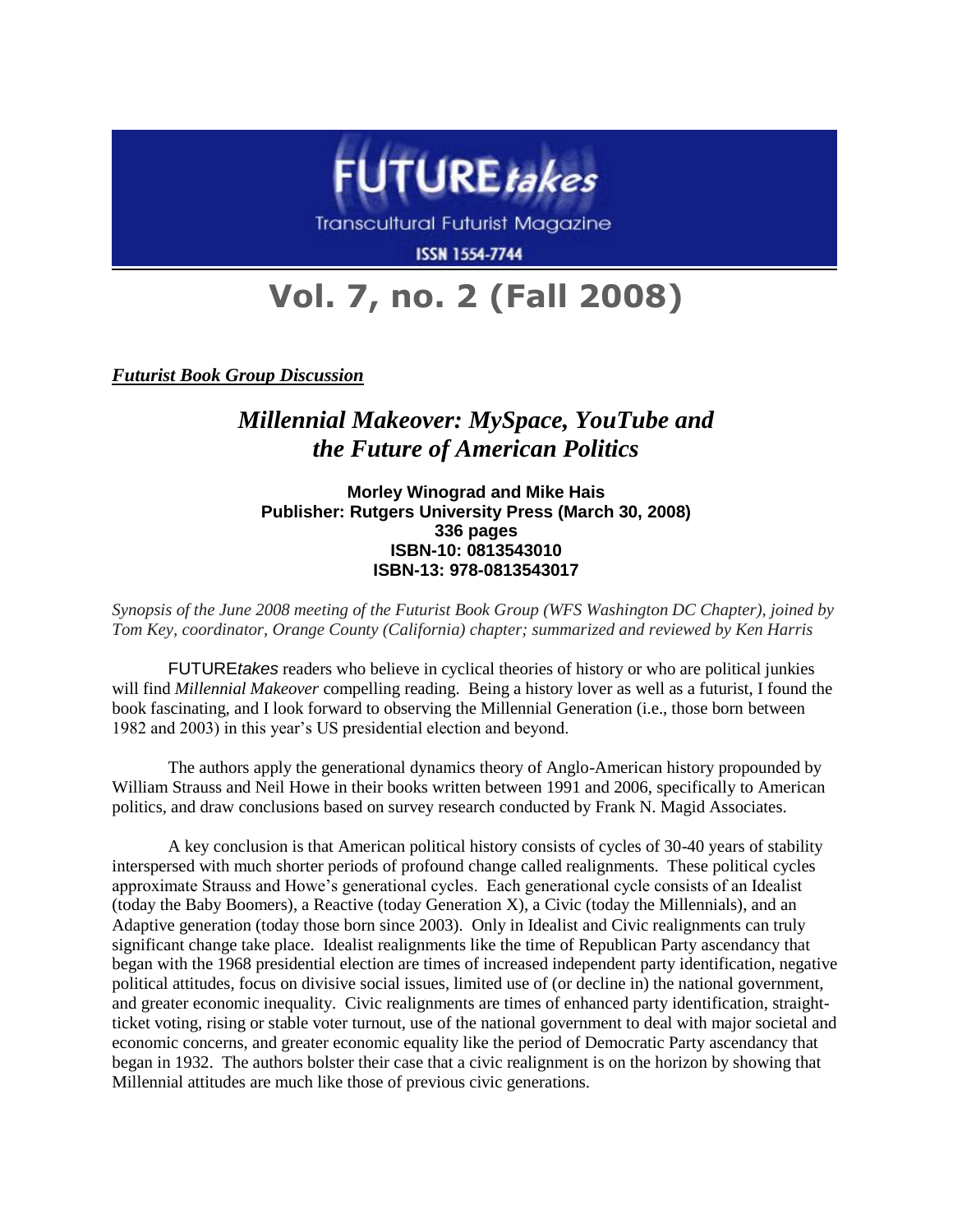Idealist realignments began with the presidential elections of 1828, 1896, and 1968 and civic realignments with those of 1860 and 1932. The best arguments put forth in the book that the next realignment will be civic and increasingly driven by the Millennial generation are:

- The Millennial Generation, the largest in American history, is already more numerous than the Baby Boomers and exerting its influence through high voter turnout, volunteer efforts, and asserting its preferences in the marketplace even though its members are not yet in positions of direct power within organizations.
- The Millennials are uniquely equipped for success in the globalized world because, having had uniquely attentive parents, they are extremely self-confident and optimistic about the future; accustomed to working in teams; globally-oriented and, most importantly, far more able to exploit the capabilities of new electronic media than any other current generation. Realignments not only coincide with generational change but also with emergence of new mass communication media and the ability of a political party to make effective use of the new media.
- Democrats regained control of Congress in the 2006 mid-term election with significant help from Millennial generation volunteers and candidates using campaign messages especially appealing to the Millennial Generation. Generally in realignments the previously weaker party (beginning in 1968, the Democrats) becomes the stronger.
- Democrats were more willing in the 2006 mid-term election to conduct Internet campaigning than  $\bullet$ Republicans and, in the early 2008 race, Senator Obama was more successful than Senator Clinton because he made better use of Internet campaigning and fund raising.
- Voter turnout was significantly higher in the 2006 mid-term election than in 2002.  $\bullet$

The greatest uncertainty in the book is whether the crises (e.g., the 9/11 attacks, Hurricane Katrina, the global credit crisis) of this decade have been sufficient to trigger a civic realignment. Far more serious crises— the Civil War and the Great Depression—caused the two previous civic realignments. The authors say, "We may be fortunate to find, in retrospect, that 9/11 was the only catastrophe the country needed in order to set off the chain reaction of responses that will lead to the next realignment. Or, Millennials, like other civic generations, may have to live through a series of even greater and more devastating shocks before the country is ready to move in a new direction." Given this uncertainty, they might have explored the implications of a prolonged period of transition to the coming civic era. Would there be more of the culture wars and political gridlock that have so characterized U.S. politics in the recent past or would politicians of the "sensible center" find ways to achieve the compromises (e.g., the \$700 billion bailout legislation passed over strenuous objections of the Democratic left and Republican right) necessary to resolve major socioeconomic problems satisfactorily without a fundamental realignment? Or might a new party lead the civic realignment like the Civil War/Reconstruction era Republicans?

Hais and Winograd have long been active in Michigan Democratic politics. No doubt they are delighted that all signs point to a realignment in which the Democratic Party will be dominant for the next three or four decades. However, they are careful to point out that a much different Republican Party could also be dominant in the coming civic era. Both the Republican and Democratic Parties have led both civic and idealist realignments. However, they don't specify what policies a successful Republican presidential candidate would have to advocate, and that his or her administration would have to execute, to assure dominance. They feel Senator McCain has a chance to distance himself sufficiently from the